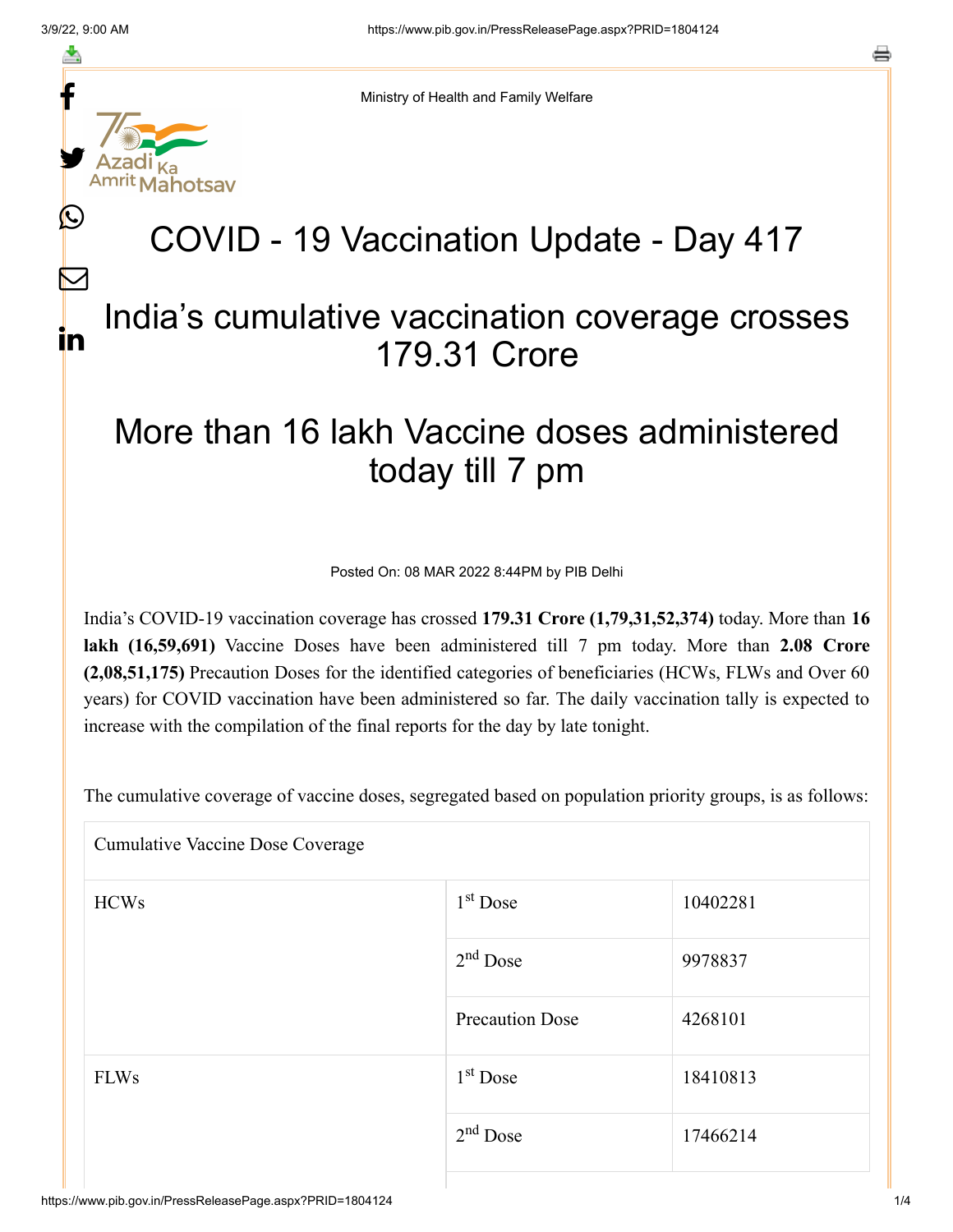| ┢                     |                                              | <b>Precaution Dose</b> | 6440198    |  |
|-----------------------|----------------------------------------------|------------------------|------------|--|
|                       | Age Group 15-18 years                        | 1 <sup>st</sup> Dose   | 55572285   |  |
|                       |                                              | $2nd$ Dose             | 31983217   |  |
| $\bigcirc$            | Age Group 18-44 years                        | 1 <sup>st</sup> Dose   | 552844690  |  |
| $\blacktriangleright$ |                                              | $2nd$ Dose             | 451567945  |  |
| in                    | Age Group 45-59 years                        | 1 <sup>st</sup> Dose   | 202447548  |  |
|                       |                                              | $2nd$ Dose             | 181842344  |  |
|                       | Over 60 years                                | 1 <sup>st</sup> Dose   | 126539141  |  |
|                       |                                              | $2nd$ Dose             | 113245884  |  |
|                       |                                              | <b>Precaution Dose</b> | 10142876   |  |
|                       | Cumulative 1 <sup>st</sup> dose administered |                        | 966216758  |  |
|                       | Cumulative 2 <sup>nd</sup> dose administered |                        | 806084441  |  |
|                       | <b>Precaution Dose</b>                       |                        | 20851175   |  |
|                       | Total                                        |                        | 1793152374 |  |

Today's achievement in the vaccination exercise, segregated by population priority groups, is as follows:

| Date: $8^{th}$ March, 2022 (417 <sup>th</sup> Day) |            |      |  |  |
|----------------------------------------------------|------------|------|--|--|
| <b>HCWs</b>                                        | $1st$ Dose | 45   |  |  |
|                                                    | $2nd$ Dose | 1176 |  |  |
|                                                    |            |      |  |  |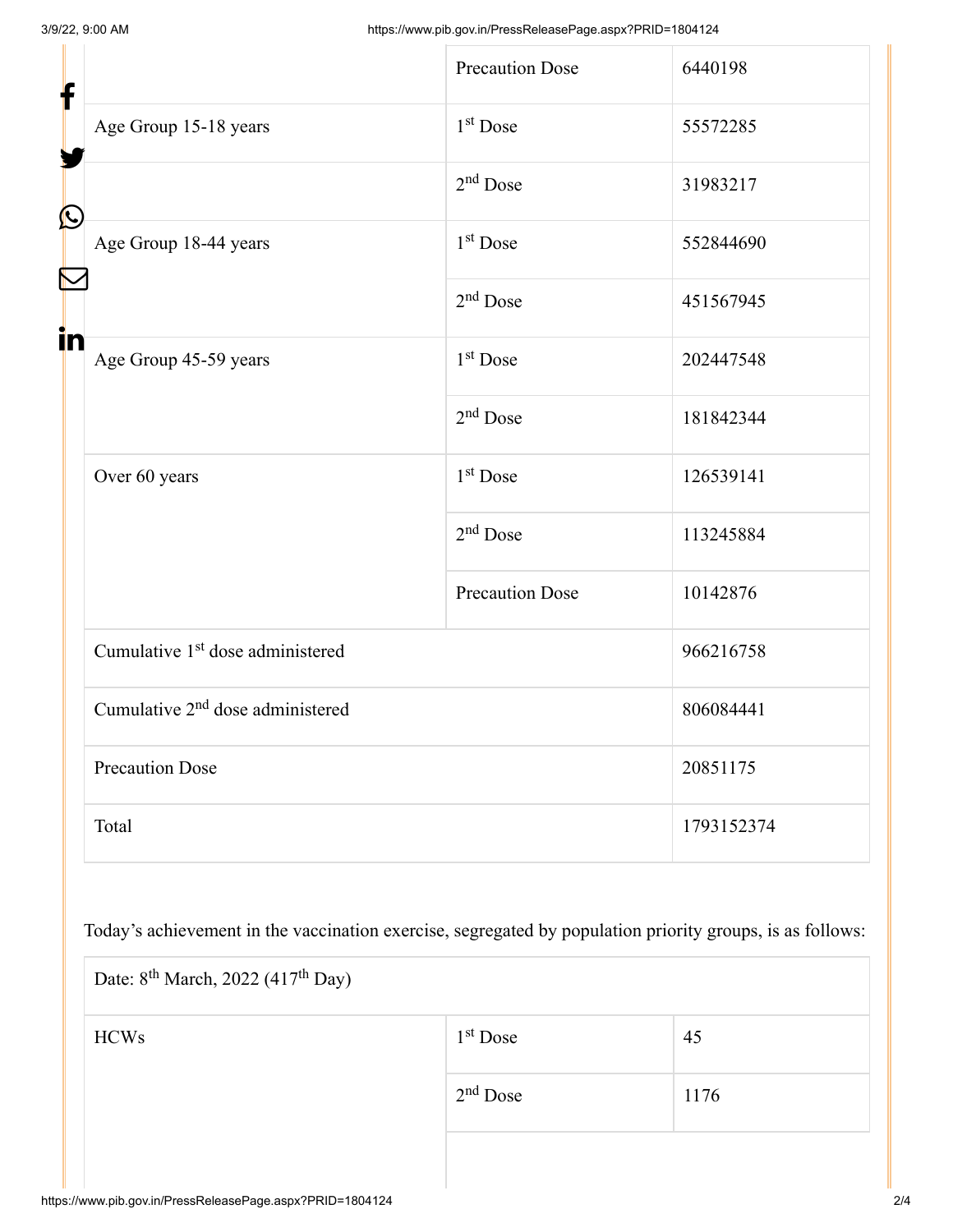| f<br>$\mathbf{\Omega}$ |                                              | <b>Precaution Dose</b> | 9451    |  |
|------------------------|----------------------------------------------|------------------------|---------|--|
|                        | <b>FLWs</b>                                  | 1 <sup>st</sup> Dose   | 73      |  |
|                        |                                              | $2nd$ Dose             | 2296    |  |
|                        |                                              | <b>Precaution Dose</b> | 13397   |  |
|                        | Age Group 15-18 years                        | 1 <sup>st</sup> Dose   | 70279   |  |
| in                     |                                              | $2nd$ Dose             | 429612  |  |
|                        | Age Group 18-44 years                        | 1 <sup>st</sup> Dose   | 92274   |  |
|                        |                                              | $2nd$ Dose             | 699367  |  |
|                        | Age Group 45-59 years                        | 1 <sup>st</sup> Dose   | 13805   |  |
|                        |                                              | $2nd$ Dose             | 160632  |  |
|                        | Over 60 years                                | 1 <sup>st</sup> Dose   | 9264    |  |
|                        |                                              | $2nd$ Dose             | 101060  |  |
|                        |                                              | <b>Precaution Dose</b> | 56960   |  |
|                        | Cumulative 1 <sup>st</sup> dose administered |                        | 185740  |  |
|                        | Cumulative 2 <sup>nd</sup> dose administered |                        | 1394143 |  |
|                        | <b>Precaution Dose</b>                       |                        | 79808   |  |
|                        | Total                                        |                        | 1659691 |  |

The vaccination exercise as a tool to protect the most vulnerable population groups in the country from COVID-19 continues to be regularly reviewed and monitored at the highest level.